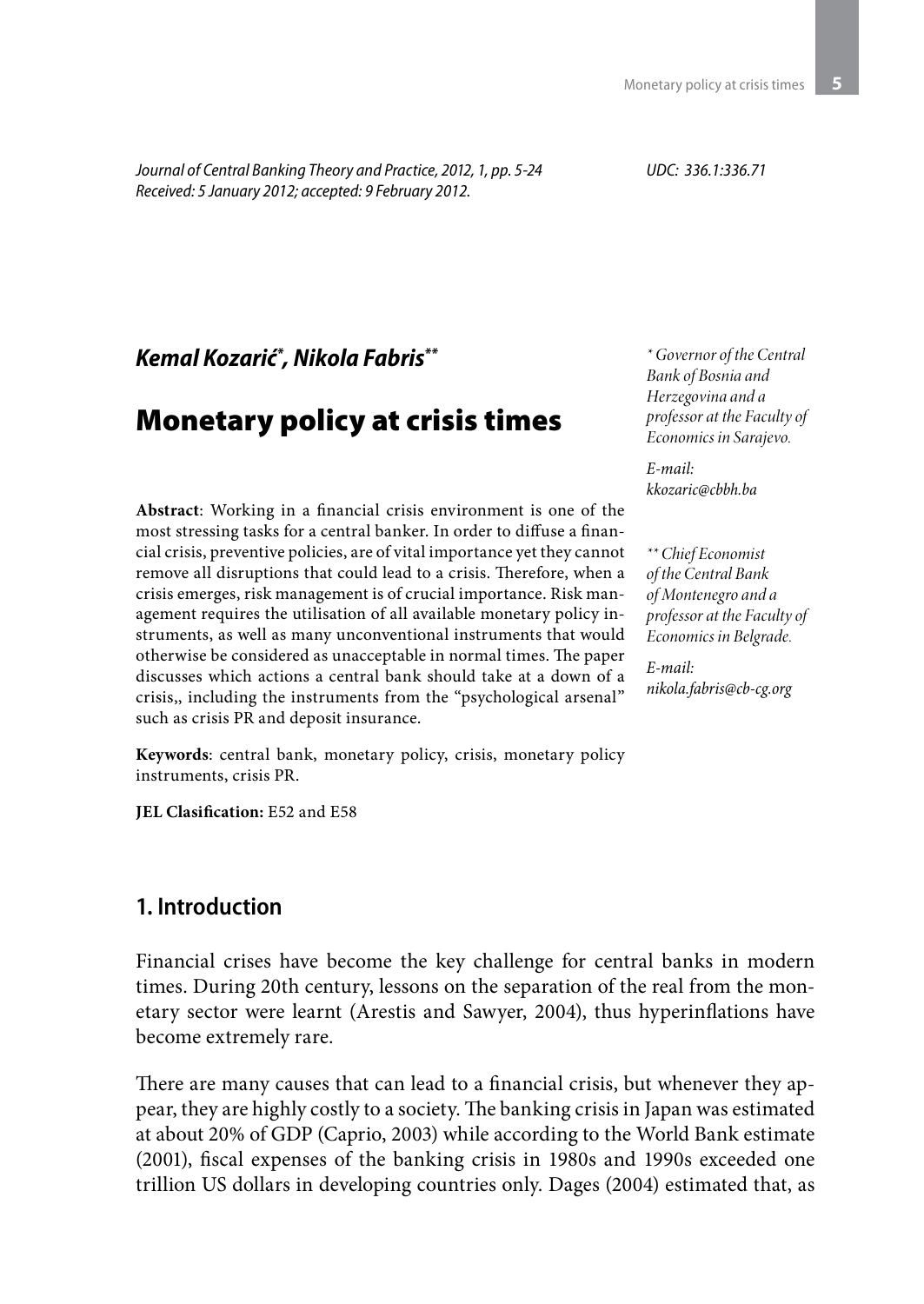of the late 1970s, there were 117 systemic banking crises in 93 countries and 51 small banking crises in 45 countries. All banking crises brought about significant fiscal losses, which averaged 19% of GDP. Neither developed countries nor transition economies were exempt of banking crisis. The costs of the global financial turmoil are still unknown, but this has undoubtedly been an expensive crisis.

Crises have existed in the past and they will appear in the future. Many factors resulted in their appearance, but generally, as L. Santa (2007) stressed, they were the result of inefficient and imperfect functioning of financial markets, as well as asymmetric information emerging in markets. Central banks cannot prevent the appearance of all crises, but they may and have to be prepared to minimize their costs and to act preventively.

During the past decades, many developed countries were supportive of liberalism, which meant more freedom for private companies, less oversight and regulation and a greater role of the market. There is much evidence supporting the hypothesis that financial markets, if left on their own, will not automatically strive toward optimum conditions. Also, incomplete and asymmetric information may lead to wrong selection and formation of unbalanced prices. The problem of the wrong selection that appears before a loan is disbursed points to the fact that companies with most risky projects are highly likely to underestimate the riskiness of their projects in order to find investors. The nature of a market economy is to strive for higher profits, that is, market share increase. In case of financial institutions, profit maximisation could lead to risk underestimation. Thus the changed environment in the last few years has been the source of potential instability, leading to greater challenges for central bankers and the roots of the global financial crisis can be traced there.

At the onset of the global financial crisis, central banks, especially the Fed, did not properly respond to the crisis and underestimated the risks arising from bank failures in early 2007. Before that, central banks had mainly focused on preserving financial stability and, as the IMF working paper "Central Banking Lessons from the Crisis" (2010) indicates, central banks were neither sufficiently focusing on the financial system development nor on vulnerabilities piling up in the system. Although central banks recognized the appearance of price bubbles, it was believed that no monetary policy instrument is needed as a response, which facilitated the culmination of disturbances.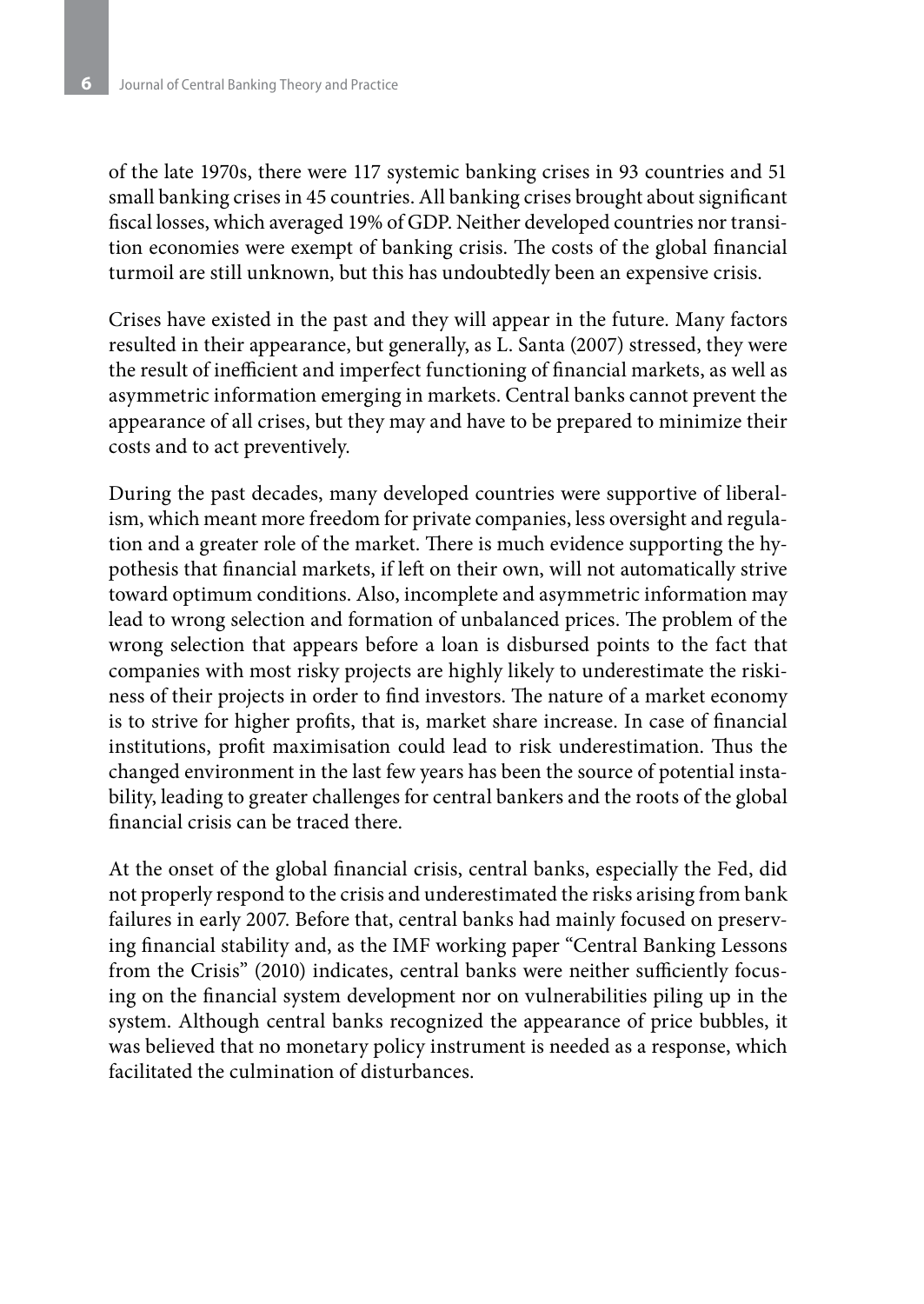### **Box 1 – Government Programmes for Supporting Financial Sectors during the Global Financial Crisis**

The **USA** passed a support programme worth 790 billion US dollars. Of this amount, some 250 billion dollars were designated for the buyout of bank shares to be transferred to the state ownership and the remaining 540 billion dollars to be used for the buyout of commercial securities. With a view to stimulating interbank lending, the Treasury guaranteed all new debts of banks over three years. The USA guaranteed all non interestbearing deposits (mostly of SMEs), while the limit for other deposits was raised from 100,000 to 250,000 dollars.

**France** prepared a support package worth 360 billion euros. Some 40 billion euros were for state-owned companies to take over portions in problematic banks, while 320 billion euros were for guarantees on new loans with maturity up to 5 years. Besides, French government announced the payout of 10.5 billion euros to the group of six largest national banks (Crédit Agricole (3 billion euros), BNP Paribas (2.55 billion euros), Societe Generale (1.7 billion euros), Crédit Mutuel (1.2 billion euros), Caisse d'Epargne (1.1 billion euros) and Banque Populaire (950 million euros), with a view to overcoming the financial crisis effects. The state assistance was subject to limitations of top managers' salaries and bonuses.

**Germany** prepared a support package worth 500 billion euros. Some 400 billion euros for guaranteeing interbank lending, 70 billon euros for "cleaning contaminated balance sheets" of banks, 20 billion euros for covering potential losses from issued guarantees and 10 billion euros for takeover of doubtful assets. This state assistance was subject to the maximum top manager's salary of 500,000 euros and the cancelation of bonuses. The Government provided blank guarantee for all deposits (before that, deposits up to 20,000 euros were guaranteed).

**Spain** presented 100 billion euros worth support package. The entire amount was aimed at guaranteeing interbank borrowings in 2008. This programme was extended to 2009. It has foresees the possibility buyout of bank shares by the state. The level of guaranteed deposits increased from 20,000 to 100,000 euros.

**Italy** prepared a support package worth 20 billion euros. The concrete purpose of funds was not specified, leaving the possibility of increasing the amount by purpose, which was done in November 2008 when the package was increased to 80 billion euros, but not only to support the financial system, but the economy and households as well.

**Austria** adopted a support package worth 100 billion euros. Of the total amount, 85 billion euros were for guarantees for interbank loans, and the remaining 15 billion euros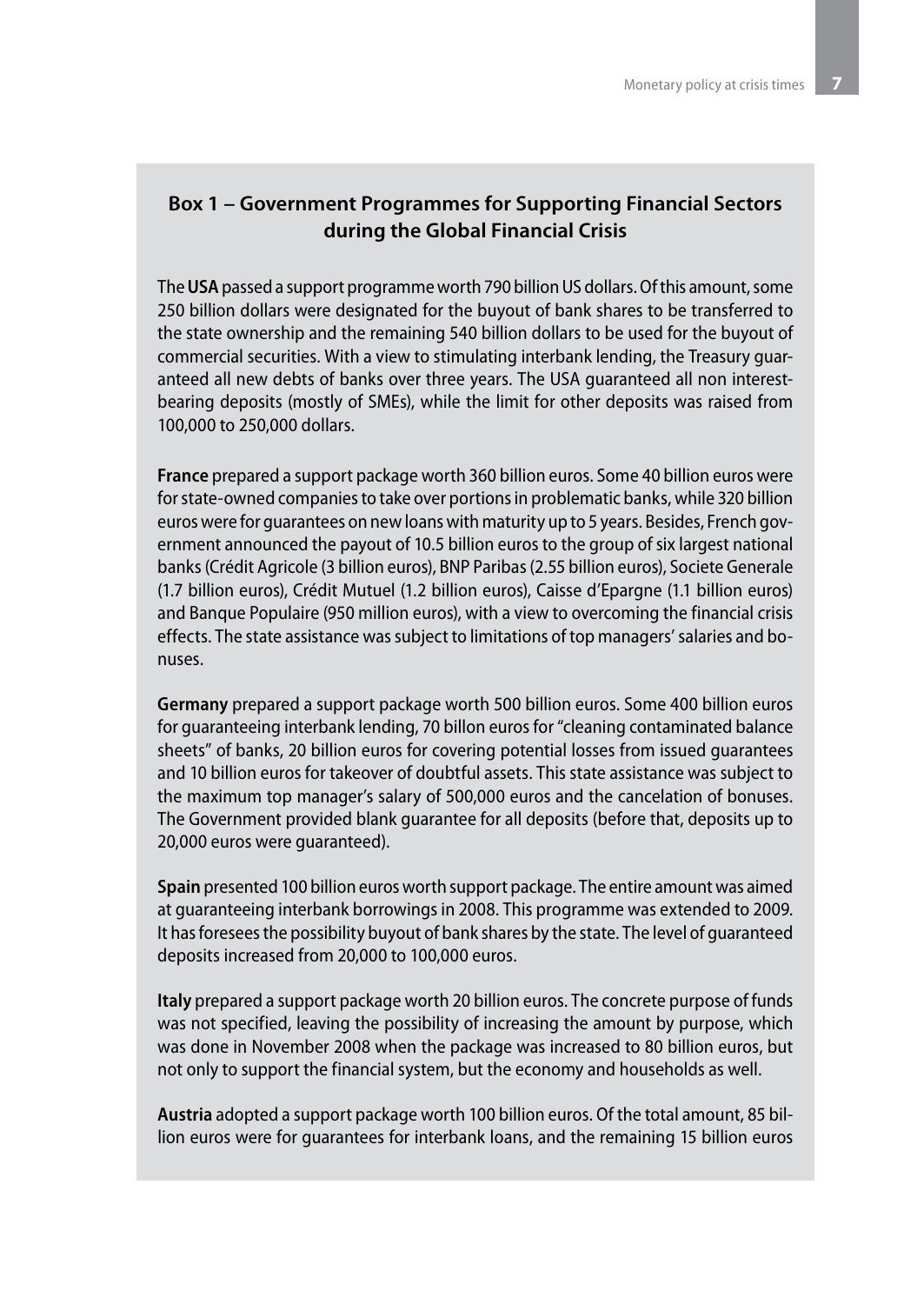for bank recapitalizations. The level of guaranteed deposits was increased from 20,000 euros to 100,000 euros.

The **Netherlands** prepared 220 billion euros worth support package. Some 200 billion euros were designated for interbank loan guarantees and 20 billion euros for bank recapitalizations.

**Great Britain** allocated 500 billion pounds as a guarantee for banking loans and increased banks' capital by 50 billion pounds. The UK Government intervened with 37 billion pounds to recapitalize three major banks (Royal Bank of Scotland, HBOS and Loyds TSB).

*Source: Dimitrijević, B. and Fabris, N. (2010), Markoekonomija, Educons Univerzitet.*

Soon afterwards, the role of central banks started to be seriously re-examined. How could they allow so large misbalances and fail to react to them? Were they also "dreaming"? Or, as one central banker said, "how can it be that radar was not connected to missile defence"? The crisis opened a dilemma of should central bank lean against emerging financial imbalances or bubbles by raising policy interest rates (IMF, 2010). Despite the common stance that leaning may increase inflation volatility and that it may lead to significant expenses (Bank of England, 2009; Gerlach, et al 2009, Ostry et al, 2010.), the global financial crisis has shown such a stance to be wrong. Although it may seem unrealistic that central banks can prevent all financial bubbles and all possible crises, they can still react due to growing misbalances and price bubbles because, as Crockett (2002) indicated, a burst of asset price bubble may cause financial disruptions over and beyond the wealth loss represented by declining asset prices.

There are those that claimed that central banks were actually misguided by low inflation artificially maintained at low level and with the emergence of China and India on the global scene and the flow of hundreds of millions of new workers willing to work for very low wages from these countries.

The higher propensity to Asian economies to save meant that a significant growth in demand in the USA was not inflationary or, as Gerlach et al (2009) stated, the period until the global financial crisis appearance had been called the "golden age" of central banks.

It is more likely that central banks remained "dormant" due to low inflation rate, as central banks' primary objective. The Governor of the Bank of England,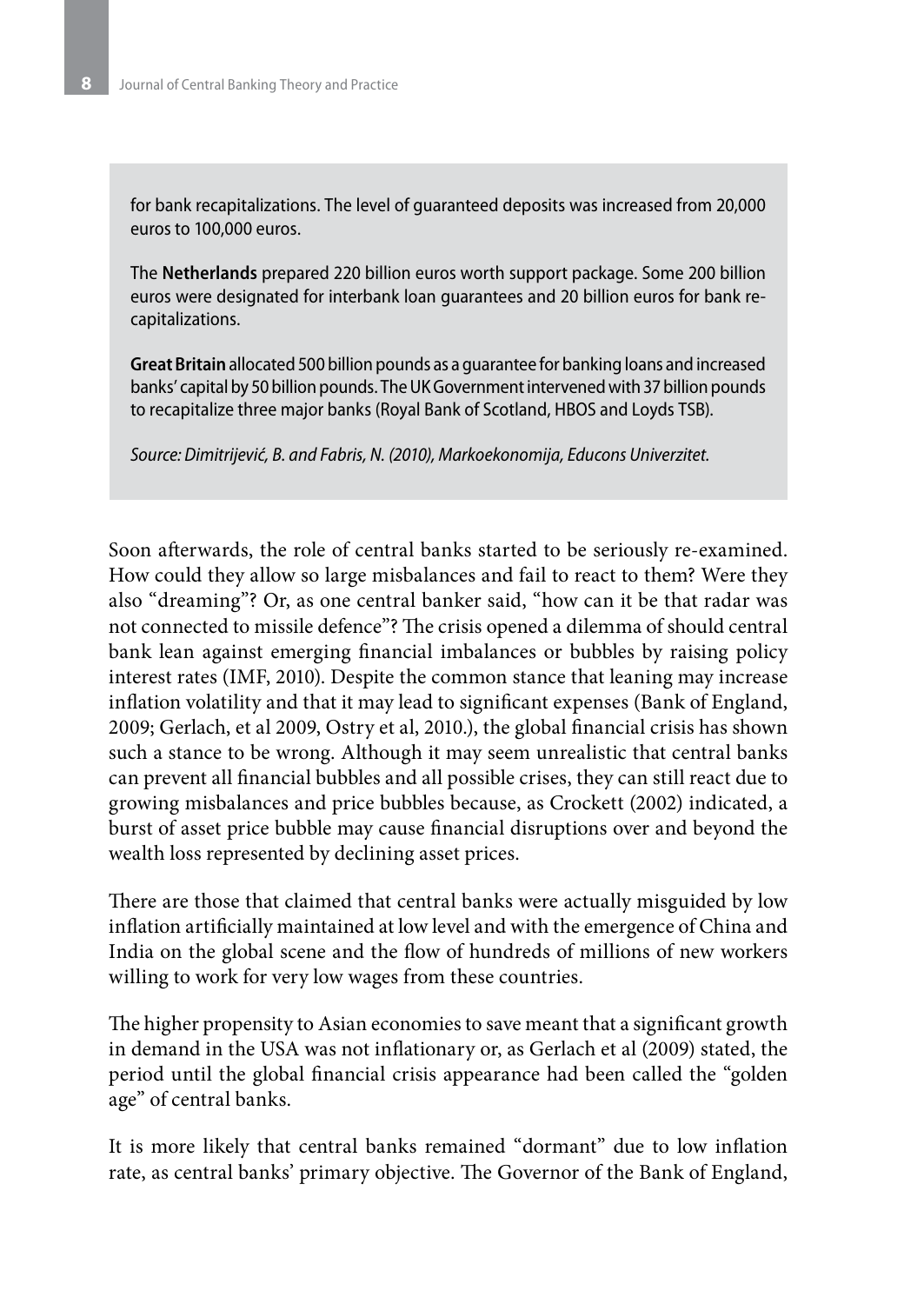Mervyn King (2005), spoke of monetary policy as "boring",<sup>1</sup> but central banking has surely become "interesting" again since mid-2007.

# **2. The Role of a Central Bank during Crisis Times**

The primary objective of a central bank is to act preventively in order to avoid the appearance of a crisis, i.e. to preserve financial system stability. As Iwata (2006) points, a central bank has to react in the situation where the probability of event is low, yet the damage to economy could be quite large if it materializes. We may speak of three lines of defence. The first one is prevention, the second one is increasing the system resilience to shocks, and the third one is crisis management. All three dimensions are equally important.

### **Figure 1: Three financial stability defence pillars**



Source: Disveld, P., 2010, "Strengthening Macro-prudential Supervision".

With a view to preventive acting, a quality supervision process is of utmost importance. Examining the causes of the banking crises on a sample of 29 countries, Caprio and Klingebiel (1998) determined that inadequate banking supervision was present in 90% of the banking crises. Of course, supervision is not the cause of banking crises, but its role in their prevention is indisputable.

 $<sup>1</sup>$  He meant that decisions on interest rates became very predictable.</sup>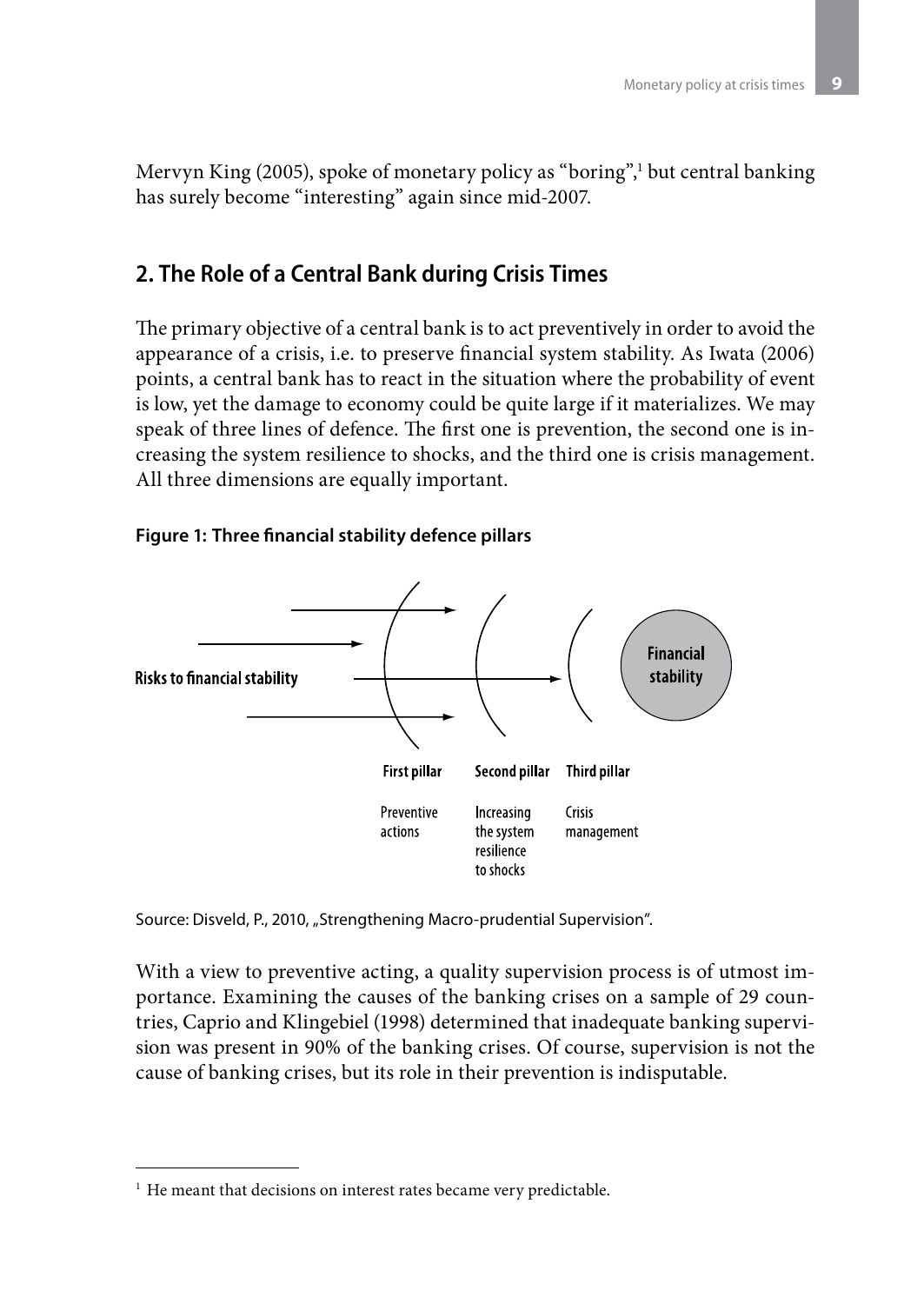Nevertheless, if a crisis appears, a central bank should use all available instruments to minimize its adverse consequences and contribute to its expedient resolution. The central bank becomes the key institution during a financial crisis. With regards to the global character of the financial system, crises become less national and more global, as confirmed by the recent global financial crisis. Therefore, international coordination of monetary and economic policies in general has an increasing importance during crisis times.

The key task of a central bank during a crisis is to preserve the system's liquidity and prevent massive bank failures in order to preserve financial stability. This is an important lesson learned during the Great Depression in 1930s. In those years central banks wrongly responded. To wit, restrictive monetary policies were followed and central banks allowed massive bank closures and did not take any significant actions to neutralize a decline in the money supply (Jakšić et al, 2012). It was assumed that this was the market "combat" and that bad institutions would disappear and be replaced by sound institutions. However, the massive disappearance of banks led to a panic wave and a pressure on other banks, which additionally deepened the crisis. A similar thing happened during the crisis in Argentina when it proved that massive bank closures only aggravated the crisis resolution because it completely undermined the banking system credibility (Blejer, 2003). Therefore, it is not surprising that the focus of monetary policy instruments significantly changed in the 20th century (Bindseil, 2004).

During a crisis, a central bank should enable commercial banks the access "cheap" liquid funds with a view to preserving the banking system stability. In such a situation, additional liquidity facilities are necessary as the regular approach in normal times is not appropriate.

The first step during a crisis is usually a decrease of the reference interest rate and the introduction of new liquidity "lines". Thus, at the beginning of the global financial crisis, many central banks reacted by reducing their reference interest rates to the historical minimums, as shown in box below. Moreover, countries where commercial banks allocate significant amounts for the mandatory reserve requirements should consider the possibility of decreasing the reserve requirements as that would increase available liquid funds in banks.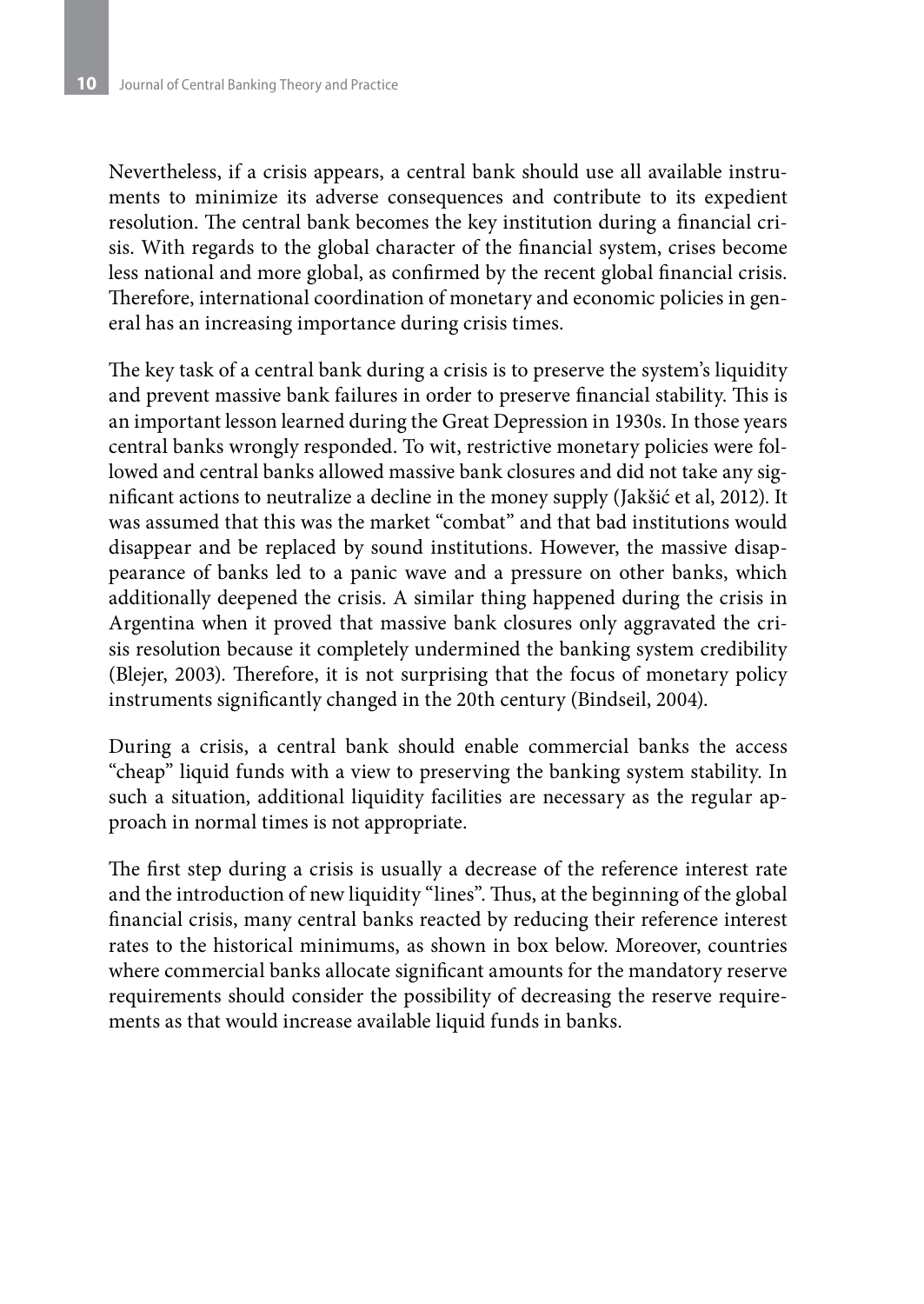# **Box 2 - Movement of the Reference Interest Rates of the Major Central Banks during the Global Financial Crisis**

#### **ECB**

On 14 December 2011, the ECB decreased its reference interest rate by 0.25 percentage points to stay at 1%, and thus it recorded the historical minimum for the second time after May 2009. In 2011, the ECB increased the interest rate twice due to growing risks to price stability. However, after regular economic and monetary analyses, the ECB decided to decrease the interest rate.

|      | Period* | <b>Fixed interest</b><br>level, % |
|------|---------|-----------------------------------|
|      | 14 Dec  | 1.00                              |
| 2011 | 9 Nov   | 1.25                              |
|      | 13 July | 1.50                              |
|      | 13 Apr  | 1.25                              |
|      | 13 May  | 1.00<br>.                         |
| 2009 | 8 Apr   | 1.25                              |
|      | 11 Mar  | 1.50                              |
|      | 21 Jan  | 2.00                              |
|      | 10 Dec  | 2.50                              |
| 2008 | 12 Nov  | 3.25                              |
|      | 15 Oct  | 3.75                              |
|      | 9 Jun   | 4.25<br>.                         |
| 2000 | 28 Apr  | 3.75                              |
|      | 17 Mar  | 3.50                              |
|      | 4 Feb   | 3.25                              |
|      | 5 Nov   | 3.00<br>.                         |
|      | 9 Apr   | 2.50                              |
| 1999 | 22 Jan  | 3.00                              |
|      | 4 Jan   | 3.00                              |
|      | 1 Jan   | 3.00                              |

*\* The ECB reference interest rate has not changed from June 2000 to 15 October 2008.*

#### **Bank of England**

On 5 March 2009, the Bank of England decreased its reference interest rate by a half percentage point to 0.50%, which is the historical minimum. During 2010 and 2011, the Bank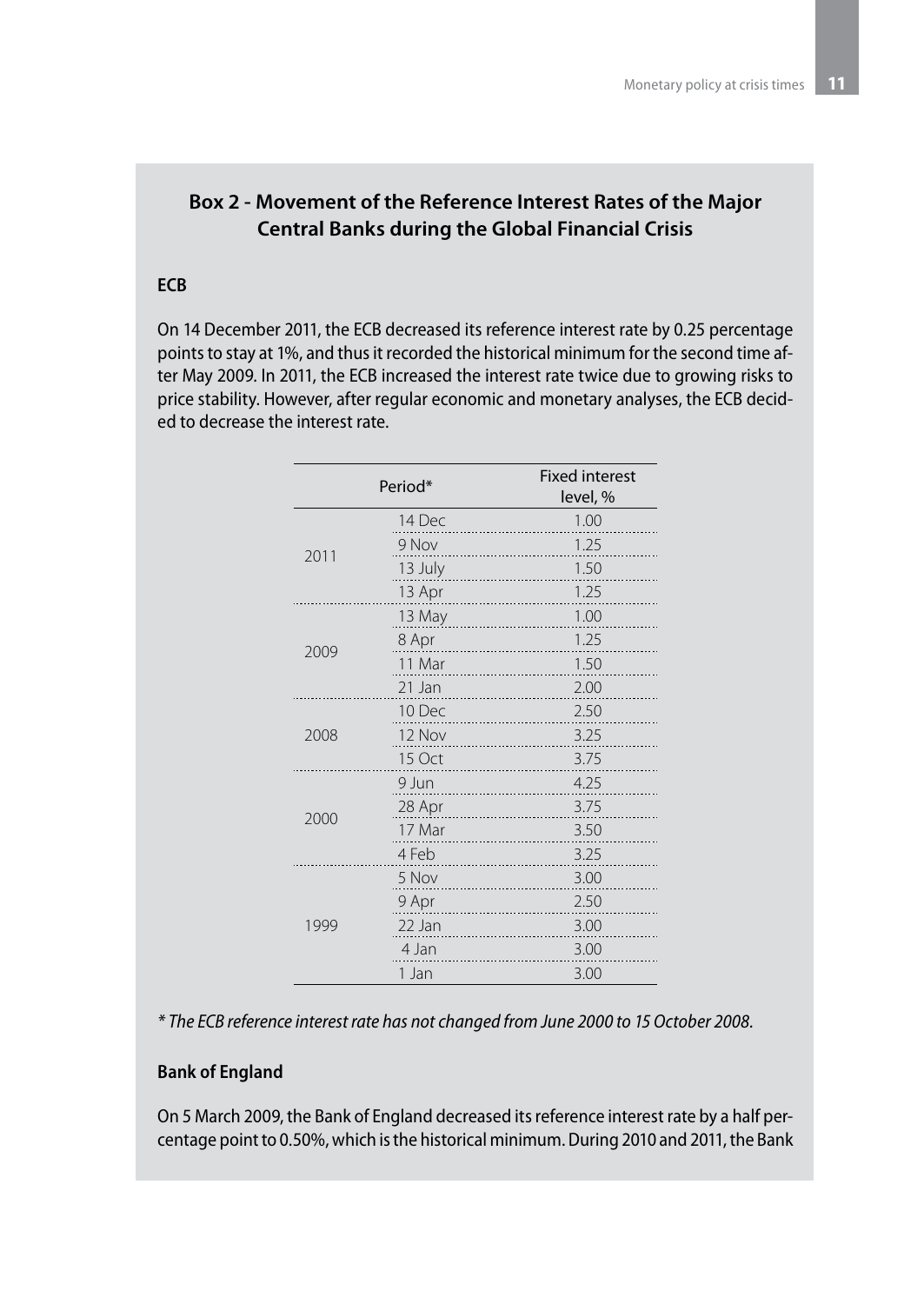|      | Date of change | Rate, % |
|------|----------------|---------|
|      | 5 March        | 0.50    |
| 2009 | 5 February     | 1.00    |
|      | 8 January      | 1.50    |
| 2008 | 4 December     | 2.00    |
|      | 6 November     | 3.00    |
|      | 8 January      | 4.50    |
|      | 10 April       | 5.00    |
|      | 7 February     | 5.25    |
|      | 6 December     | 5.50    |

of England also kept the interest rate at the historical minimum, neglecting the Government's concern for the growing inflationary pressures.

#### **FED**

In December 2008, due to problems in the financial market that were spilt to the real economy, FED decreased its reference interest rate to a record low ranging between 0% and 0.25%. With a view to boosting a low economic growth in the USA, the FED decided to maintain the reference interest rate at a record low and not to change in 2011 as long as the unemployment rate is high.

| Date   | Change in<br>basis points | Level, % |            |
|--------|---------------------------|----------|------------|
|        | increase                  | decrease |            |
| 2008   |                           |          |            |
| 16 Dec | .                         | 75-100   | $0 - 0.25$ |
| 29 Oct | .                         | 50       | 1.00       |
| 8 Oct  | .                         | 50       | 1.50       |
| 30 Apr | .                         | 25       | 2.00       |
| 18 Mar | .                         | 75       | 2.25       |
| 30 Jan | .                         | 50       | 3.00       |
| 22 Jan | .                         | 75       | 3.50       |
| 2007   |                           |          |            |
| 11 Dec | .                         | 25       | 4.25       |
| 31 Oct | .                         | 25       | 4.50       |
| 18 Sep | .                         | 50       | 4.75       |

*Source: Kozarić, K. and Fabris, N. (2012) Monetarno-kreditna politika. Sarajevo: Studio Switch*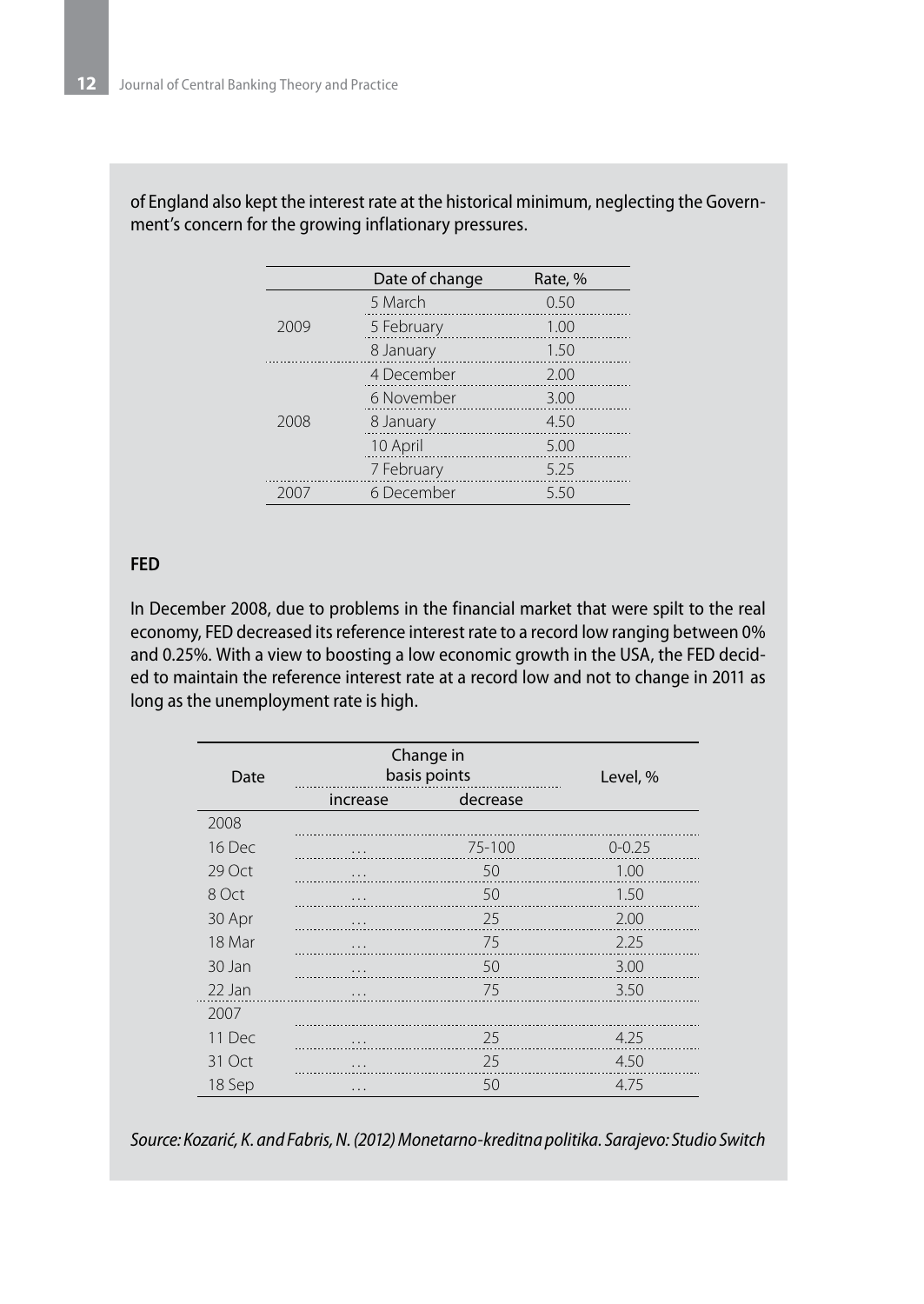The activation of the lender of last resort function will be necessary if classic liquidity facilities prove to be insufficient to solve problems. From the preventive aspect, a central bank should transform a portion of its reserves into a liquid form in order to make them readily available to the banking sector.

Conventionally, the role of a lender of last resort involves ensuring liquidity support only against prime collateral. However, few prime types of collateral are available during the crisis because if being in the possession of such collaterals, banks themselves are able to cash them in (Kozarić, Fabris, 2012). Thus, low quality collaterals have to be accepted during a crisis. All central banks, more or less, did so during the global financial crisis, and the table below shows how the major central banks dealt with it.

|                   | Eligible Asset Classes of Selected Central Banks <sup>1</sup> |                     |                       |                  |                                |                      |
|-------------------|---------------------------------------------------------------|---------------------|-----------------------|------------------|--------------------------------|----------------------|
|                   | Public securities <sup>3</sup>                                |                     | <b>Private assets</b> |                  |                                |                      |
|                   | <b>Domestic</b><br>currency                                   | Foreign<br>currency | Corporate<br>bond     | ABS <sup>4</sup> | <b>Short-term</b><br>bank debt | <b>Bank</b><br>Loans |
| Fed               |                                                               |                     |                       |                  |                                |                      |
| OMO <sup>2</sup>  | eligible                                                      | added               | added                 | added            | added                          | added                |
| Standing facility | eligible                                                      | eligible            | eligible              | eligible         | eligible                       | eligible             |
| ECB               | eligible                                                      | added               | expanded              | eligible         | expanded                       | eligible             |
| <b>BoE</b>        | eligible                                                      | expanded            | added                 | added            | not eligible                   | not eligible         |
| BoJ               | expanded                                                      | added               | expanded              | expanded         | not eligible                   | expanded             |
| <b>BoC</b>        |                                                               |                     |                       |                  |                                |                      |
| <b>OMO</b>        | expanded                                                      | added               | added                 | not eligible     | added                          | added                |
| Standing facility | eligible                                                      | added               | eligible              | not eligible     | eligible                       | added                |
| <b>RBA</b>        | eligible                                                      | not eligible        | added                 | added            | expanded                       | not eligible         |

#### **Table 1: Collaterals in Selected Central Banks**

<sup>1</sup> "Eligible" indicates that the asset class has been eligible since the pre-crisis and no change has been made. "Added" indicates that the asset class had not been eligible before the crisis but was made eligible during the crisis. "Expanded" indicates that the asset class has been eligible since the pre-crisis and the eligible type of security was expanded during the crisis. "Not eligible" indicates that the asset class has continued to be ineligible through the crisis period.

- <sup>2</sup> The term auction facility of the Fed is included in OMOs as its profile is close to OMOs of other central banks such as the ECB and BoJ.
- <sup>3</sup> Public securities are bonds issued or guaranteed by central or local governments or government agencies.
- <sup>4</sup> Asset backed commercial paper was made eligible by the BoC.

Source: IMF (2010), Central Banking Lessons from the Crisis, Washington.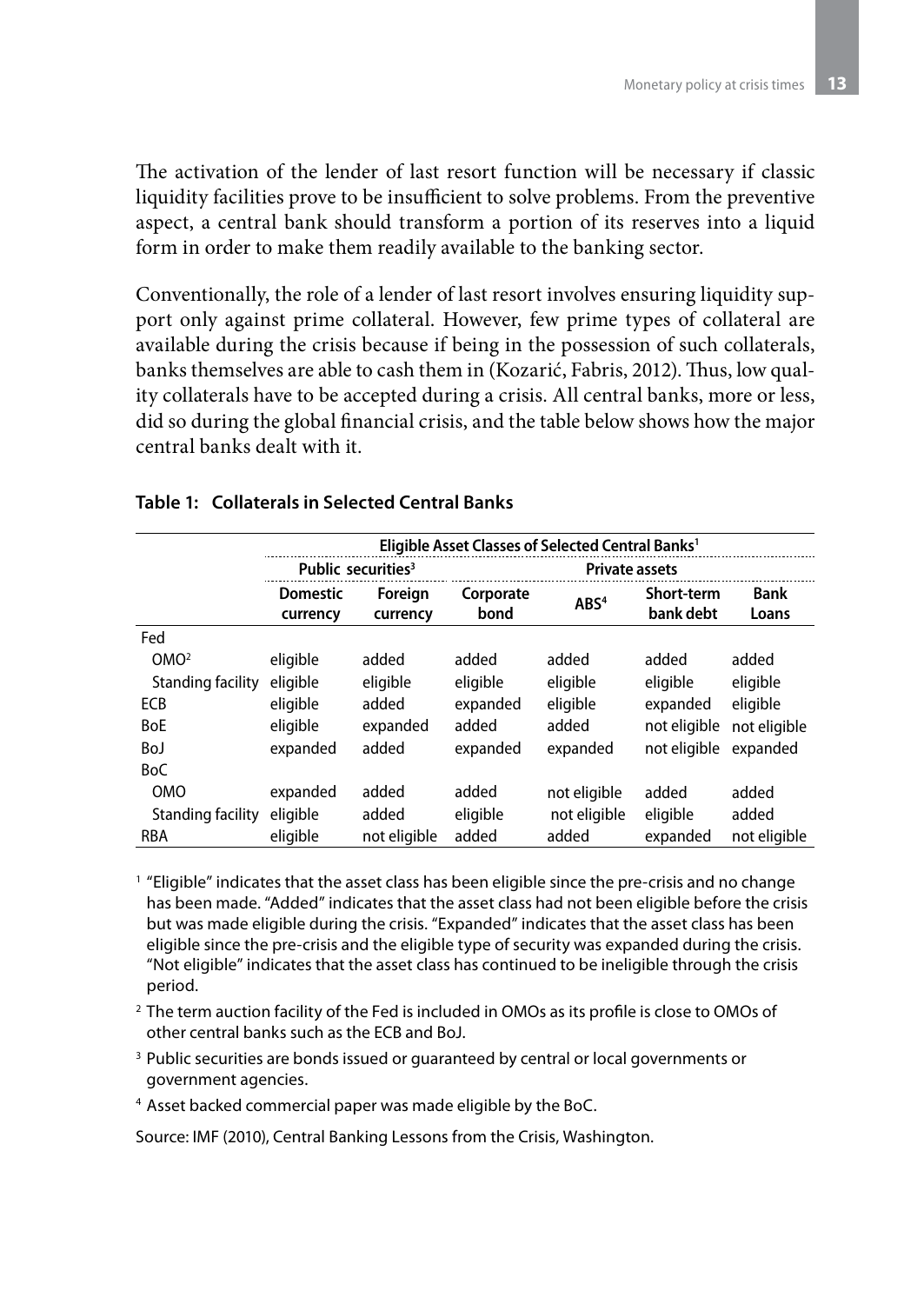Since the mistrust into the banking system increases during a crisis and bank runs may be expected, it is important that a central bank's treasury has sufficient cash holdings.

If the crisis escalates and threatens to result in bank failures, it is necessary that the central bank and the government jointly consider the "banking system rescue" plan. In any case, a preferred solution should be market resolution, but often it is not the real option during the crisis. To wit, during crisis times, we have the interest in investing decreasing due to higher risks on one hand, while on the other hand, failure of banks not classified as systemic may lead to panic. Then temporary nationalization or recapitalization of bank by the state is recommended. In general, financial support to a bank may be provided through cash injections, a loan, purchase of assets, placement of deposits, recapitalization or nationalization of banks.

Central bank's or state assistance is usually subject to certain conditions and it requires the adoption and implementation of bank resolution plans, limitations to wages, prohibition of bonus payments, suspending of shareholders' rights, relieving of duty of the management, and the like.



**Figure 2: Different stages in a bank life**

Source: CBCG (2011), Contingency Plan, Podgorica: CBCG.

The situation in problem banks should be resolved as soon as possible in order to:

• prevent contagion,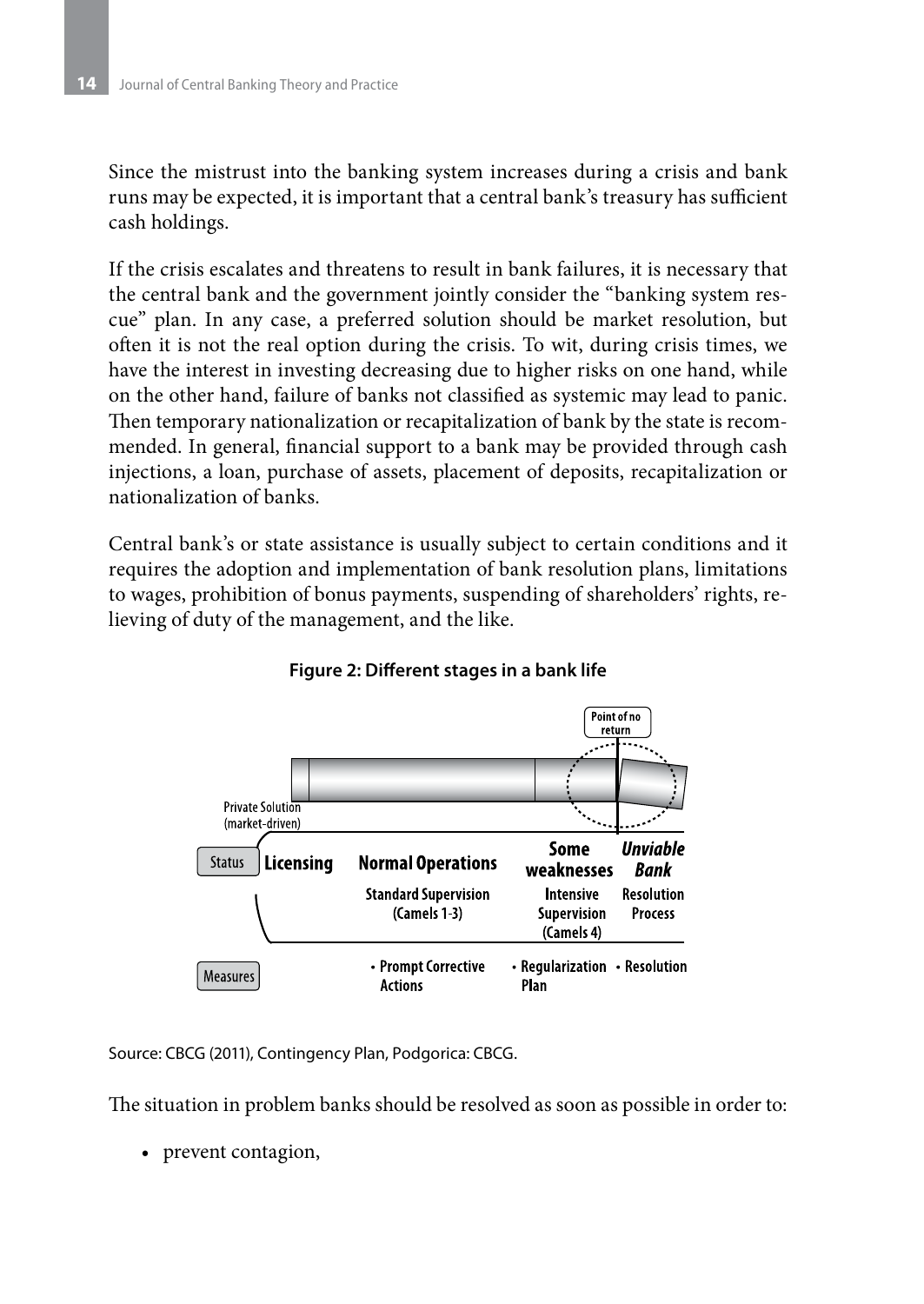- preserve financial stability and public confidence into the banking sector, and
- limit losses of the state and/or tax payers.

With a view to solving the problem, bridge banks are sometimes established. These are temporary financial institutions founded for the purpose of accepting deposits and sound assets of one or few failed banks. A bridge bank may be allowed to take over all or some segments of banking operations like new lending and extending loan repayments. Non-performing assets are liquidated or transferred to an asset management company. If it is expected that a bridge bank would be sold to a solvent bank in the near future, the government may decide not to inject any capital into that bridge bank and thus the bridge bank arrangement becomes potentially cheap.

When a bank situation is resolved swiftly, costs are lower and the value of assets and franchise are protected. Allowing problem banks to continue pursuing their business causes market disturbances and increases moral hazard. Any delay and stalling would certainly increase the costs of the problem bank resolution.

It is believed that the FED made a great mistake when it allowed the Lehman Brothers collapse, which lead to even faster crisis spreading. Reasons for this decision are not clear even today. The failure of Lehman Brothers deepened the confidence crisis in almost all U.S. financial institutions. Other investment banks, Goldman Sachs and Morgan Stanley, suffered enormous pressures and faced the risk of their own failure. Bank of America took over Merrill Lynch, which later proved as not so good decision for Bank of America. During a crisis, bank failures do not lead to the financial system purification but, on the contrary, to the crisis deepening.

During the global financial crisis, in almost all developed countries direct capital injections into systemic banks resulted in *de jure* or *de facto* nationalization of large portions of the financial intermediation system. It became clear that traditional central banking toolbox was inadequate during the extraordinary circumstances of a credit crisis. With many banks trying to sell their collaterals, the prices of collateral went downwards and liquidity issues turned into severe solvency problems. In such a situation, central banks stepped away from the wellknown historical role of the lender of last resort and it was necessary to turn to other unconventional instruments.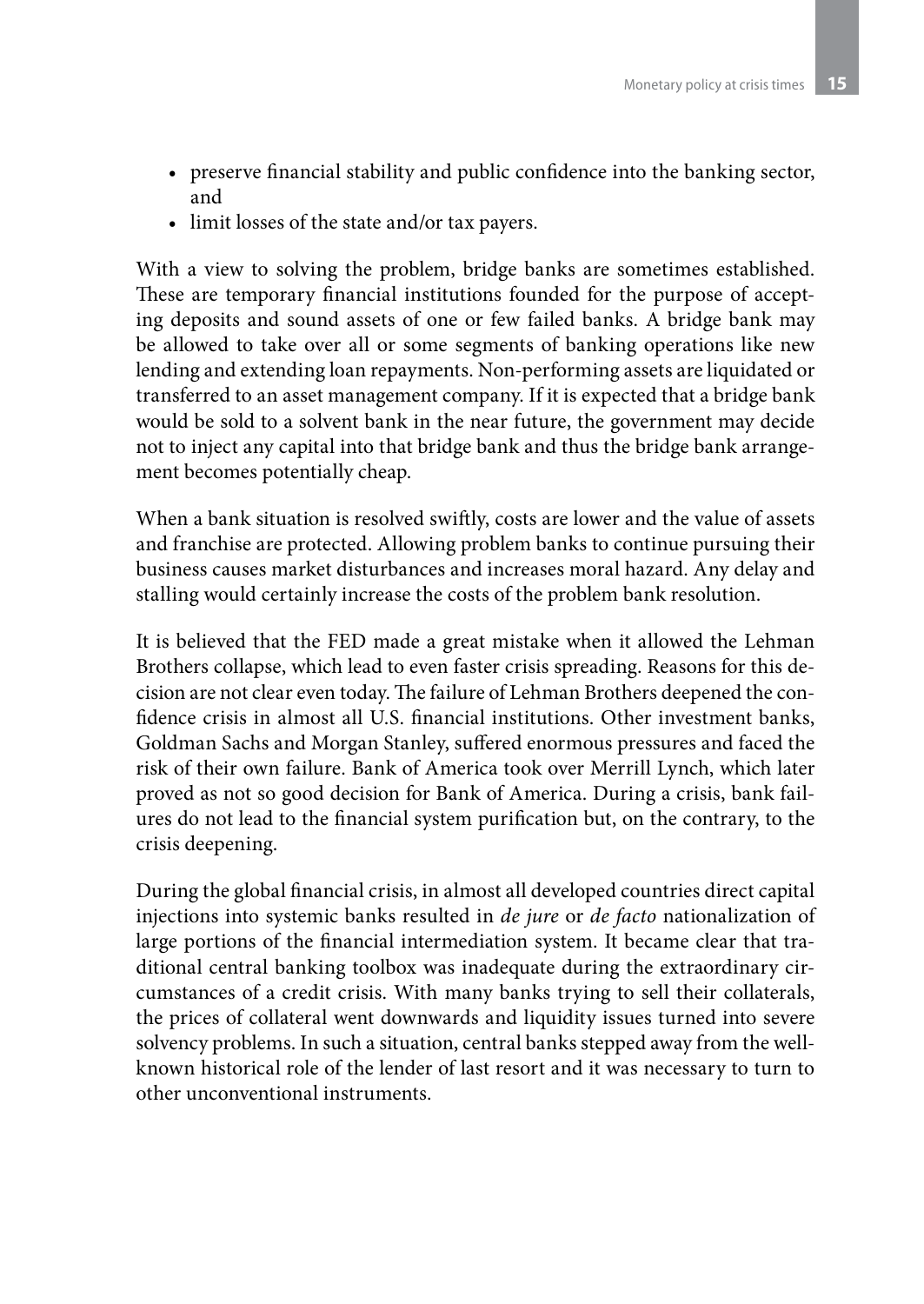### **Box 3 – Major Bank Acquisitions during the Global Financial Crisis**

List of large banks that went on bankruptcy or were overtaken is quite impressive. The list contains some of the world's largest banks, which were bearers of the global financial system in the previous period. The following table shows some of the most important banks that faced difficulties and had to be overtaken.

| Date        | Name                                                  | <b>Acquirer</b>                                                    | <b>Type of company</b>                                                   | Value                              |
|-------------|-------------------------------------------------------|--------------------------------------------------------------------|--------------------------------------------------------------------------|------------------------------------|
| 22.02.2008. | Northern Rock                                         | Her Majesty's<br>Government                                        | Mortgage<br>bank and bank<br>operating<br>exclusively with<br>population | n.a.                               |
| 01.04.2008. | Bear Stearns, New<br>York City                        | JPMorgan Chase,<br>New York City                                   | Investment bank                                                          | \$2,200,000,000                    |
| 06.07.2008. | <b>Catholic Building</b><br>Society                   | Chelsea Building<br>Society                                        | Housing-saving<br>cooperate                                              | £51,000,000                        |
| 01.07.2008. | Countrywide<br>Financial,<br>Calabasas,<br>California | Bank of America,<br>Charlotte, North<br>Carolina                   | Second grade<br>mortgage<br>loans                                        | \$4,000,000,000                    |
| 14.07.2008. | Alliance &<br>Leicester                               | <b>Banco Santander</b><br><b>SA</b>                                | Mortgage bank<br>and bank<br>operating<br>exclusively<br>with population | £1,260,000,000                     |
| 26.08.2008. | <b>Roskilde Bank</b>                                  | <b>Danmarks</b><br><b>Nationalbank</b><br>(Danish Central<br>Bank) | Mortgage bank<br>and bank<br>operating<br>exclusively<br>with population | \$896,800,000<br>(kr4,500,000,000) |
| 08.09.2008. | Derbyshire<br><b>Building Society</b>                 | Nationwide<br><b>Building Society</b>                              | Housing-saving<br>cooperate                                              | £7,100,000,000                     |
| 08.09.2008. | <b>Cheshire Building</b><br>Society                   | Nationwide<br><b>Building Society</b>                              | Housing-saving<br>cooperate                                              | £4,900,000,000                     |
| 14.09.2008. | Merrill Lynch, New<br><b>York City</b>                | Bank of America,<br>Charlotte, North<br>Carolina                   | Investment bank                                                          | \$44,000,000,000                   |
| 16.09.2008. | American<br>International<br>Group, New York<br>City  | <b>United States</b><br>federal<br>governmentA                     | Insurance<br>company                                                     | \$85,000,000,000                   |

#### **Table 2: Selected acquisitions of large banks**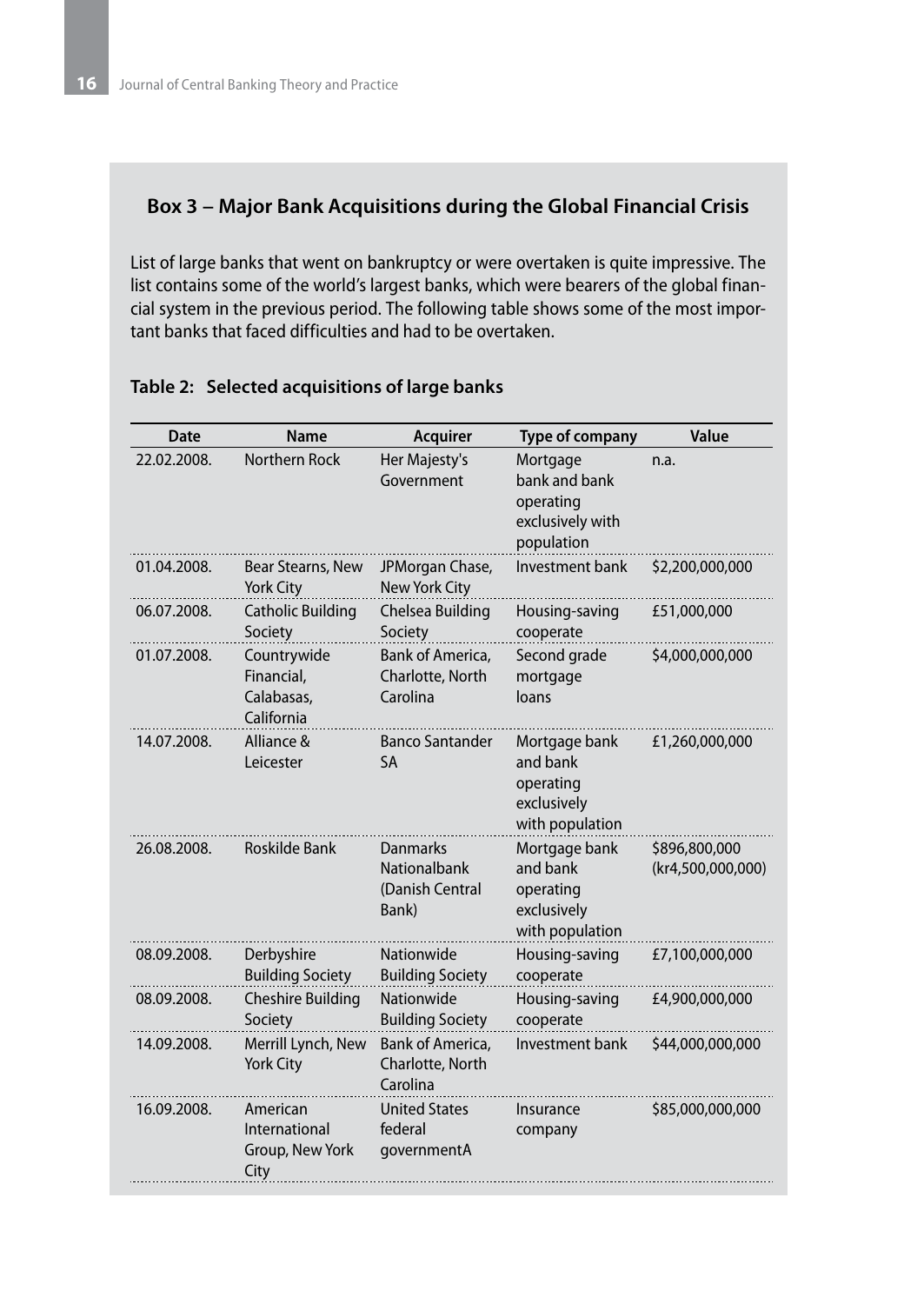| 17.09.2008. | Lehman Brothers,<br>New York City              | Barclays plc                                                                                                                                | Investment bank                      | \$1,300,000,000  |
|-------------|------------------------------------------------|---------------------------------------------------------------------------------------------------------------------------------------------|--------------------------------------|------------------|
| 18.09.2008. | <b>HBOS</b>                                    | Lloyds TSB                                                                                                                                  | Diversified<br>financial<br>services | \$21,850,000,000 |
| 26.09.2008. | Washington<br>Mutual, Seattle,<br>Washington   | JPMorgan Chase,<br><b>New York City</b>                                                                                                     | Housing - saving<br>cooperative      | \$1,900,000,000  |
| 26.09.2008. | Lehman Brothers                                | Nomura Holdings                                                                                                                             | Investment bank                      | \$2              |
| 28.09.2008. | <b>Bradford &amp; Bingley</b>                  | Her Majesty's<br>Government<br>(Mortgage Assets)<br><b>Banco Santander</b><br><b>SA (Savings</b><br>Liabilities)                            | Diversified<br>financial<br>services | £21,100,000,000  |
| 28.09.2008. | Fortis                                         | Government of<br>the Netherlands<br>(Dutch assets)<br>including ABN<br>AMRO)<br><b>BNP Paribas</b><br>(Belgian and<br>Luxembourg<br>assets) | Diversified<br>financial<br>services | €11,200,000,000  |
| 30.09.2008. | Dexia                                          | The Belgian,<br>French and<br>Luxembourg<br>governments                                                                                     | Public finance and<br>retail trade   | n.a.             |
| 03.10.2008. | Wachovia,<br>Charlotte, North<br>Carolina      | Wells Fargo,<br>San Francisco,<br>California F                                                                                              | Investment and<br>retail bank        | \$15,000,000,000 |
| 07.10.2008. | Landsbanki                                     | Icelandic Financial<br>Supervisory<br>Authority                                                                                             | Commercial bank                      | n.a.             |
| 08.10.2008  | Glitnir                                        | Icelandic Financial<br>Supervisory<br>Authority                                                                                             | Commercial bank                      | n.a.             |
| 09.10.2008. | <b>Kaupthing Bank</b>                          | <b>Icelandic Financial</b><br>Supervisory<br>Authority                                                                                      | Commercial bank                      | n.a.             |
| 09.10.2008. | <b>BankWest</b><br>(subsidiary of<br>HBOS)     | Commonwealth<br><b>Bank of Australia</b>                                                                                                    | Bank                                 | £1,200,000,000   |
| 13.10.2008. | Sovereign Bank,<br>Wyomissing,<br>Pennsylvania | <b>Banco Santander</b><br>SA                                                                                                                | Bank                                 | \$1,900,000,000  |
|             |                                                |                                                                                                                                             |                                      |                  |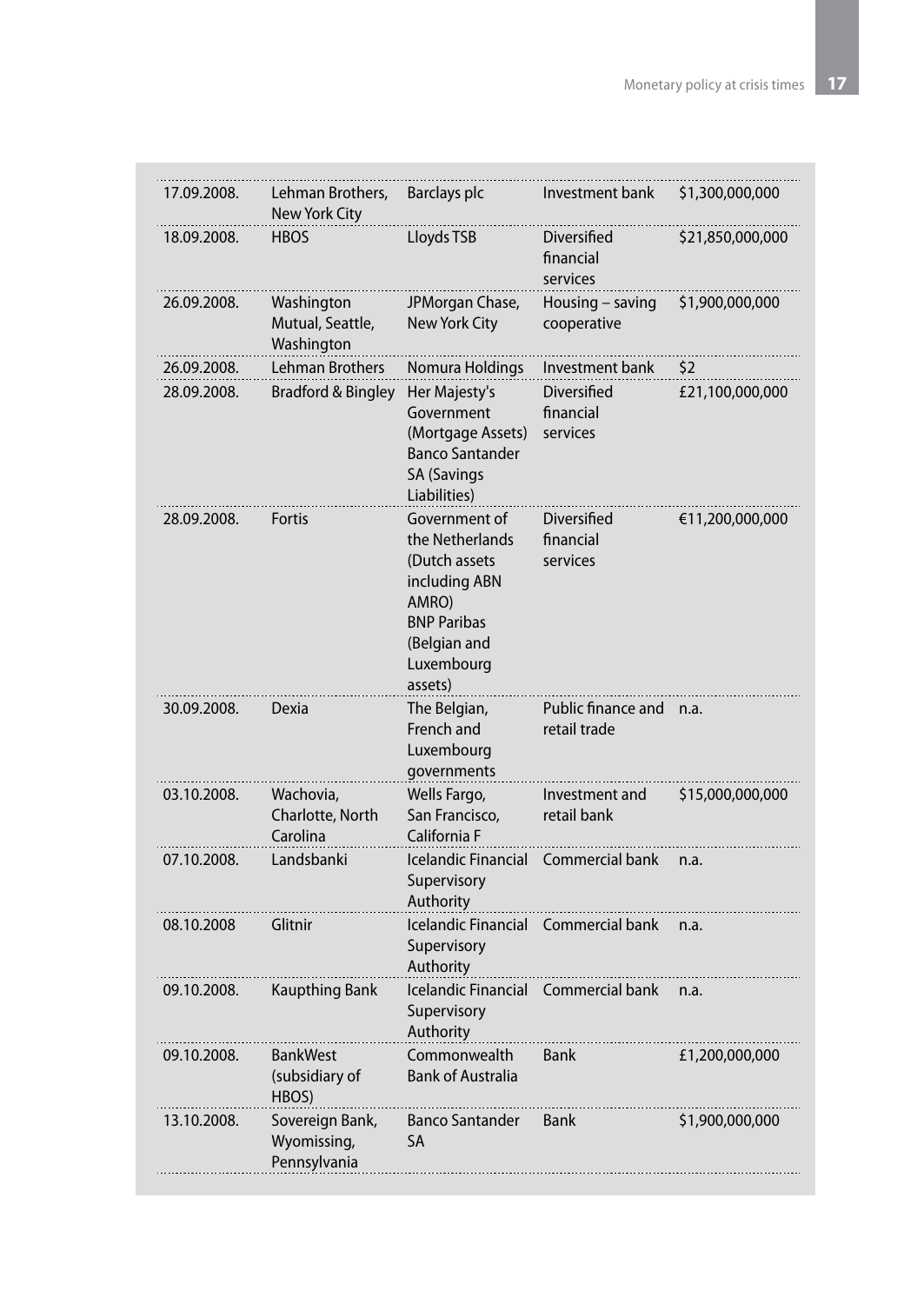| 22.10.2008. | <b>Barnsley Building</b><br>Society                  | Yorkshire Building<br>Society                | Housing $-$ saving<br>cooperative | £376,000,000    |
|-------------|------------------------------------------------------|----------------------------------------------|-----------------------------------|-----------------|
| 24.10.2008. | National City Bank, PNC Financial<br>Cleveland, Ohio | Services, Pittsburg,<br>Pennsylvania         | <b>Bank</b>                       | \$5,580,000,000 |
| 24.10.2008. | Commerce<br>Bancorp, Cherry<br>Hill, New Jersey      | Toronto-Dominion<br>Bank, Toronto,<br>Canada | <b>Bank</b>                       | \$8,500,000,000 |
| 04.11.2008. | Scarborough<br><b>Building Society</b>               | <b>Skipton Building</b><br>Society           | Housing - saving<br>cooperative   | n.a.            |

*Source: CBCG (2008). Chief Economist Report (January - September 2008). Podgorica: CBCG.*

If a central bank and the government do not dispose with sufficient funds for crisis resolution, the option to be considered is possible arrangement with the IMF. During the global financial crisis, the IMF reacted relatively swiftly and provided recovery funds to many countries.

During crisis times, many other unconventional instruments may be applied in the cooperation of a central bank and the government such as: guarantees for interbank loans, buyout of bad assets, temporary limitations to capital flows, buyout of private and government securities by the central bank $^2$  and the like. It is important that activities of the central bank and the government are coordinated because that has positive effects on expectations.

In normal times, central banks should prepare contingency plans. The objective of such a plan is to allow a central bank to act in case of contingencies and/or a bank crisis or a systemic crisis in an efficient, effective, consistent and comprehensive manner. Such plans usually define:

- crisis events involving the central bank,
- early warning indicators,
- crisis management principles,
- preventive actions,

<sup>&</sup>lt;sup>2</sup> The FED's balance sheet during the global financial crisis increased from some 800 billion dollars to over 3 trillion dollars in just few months. Other large central banks faced similar situation since they were forced to buy huge debts in order to preserve some liquidity in the system. The reason for that was partially the lack of confidence among banks that resulted in the central bank's becoming the main partner of private banks and the central intermediary in the money market.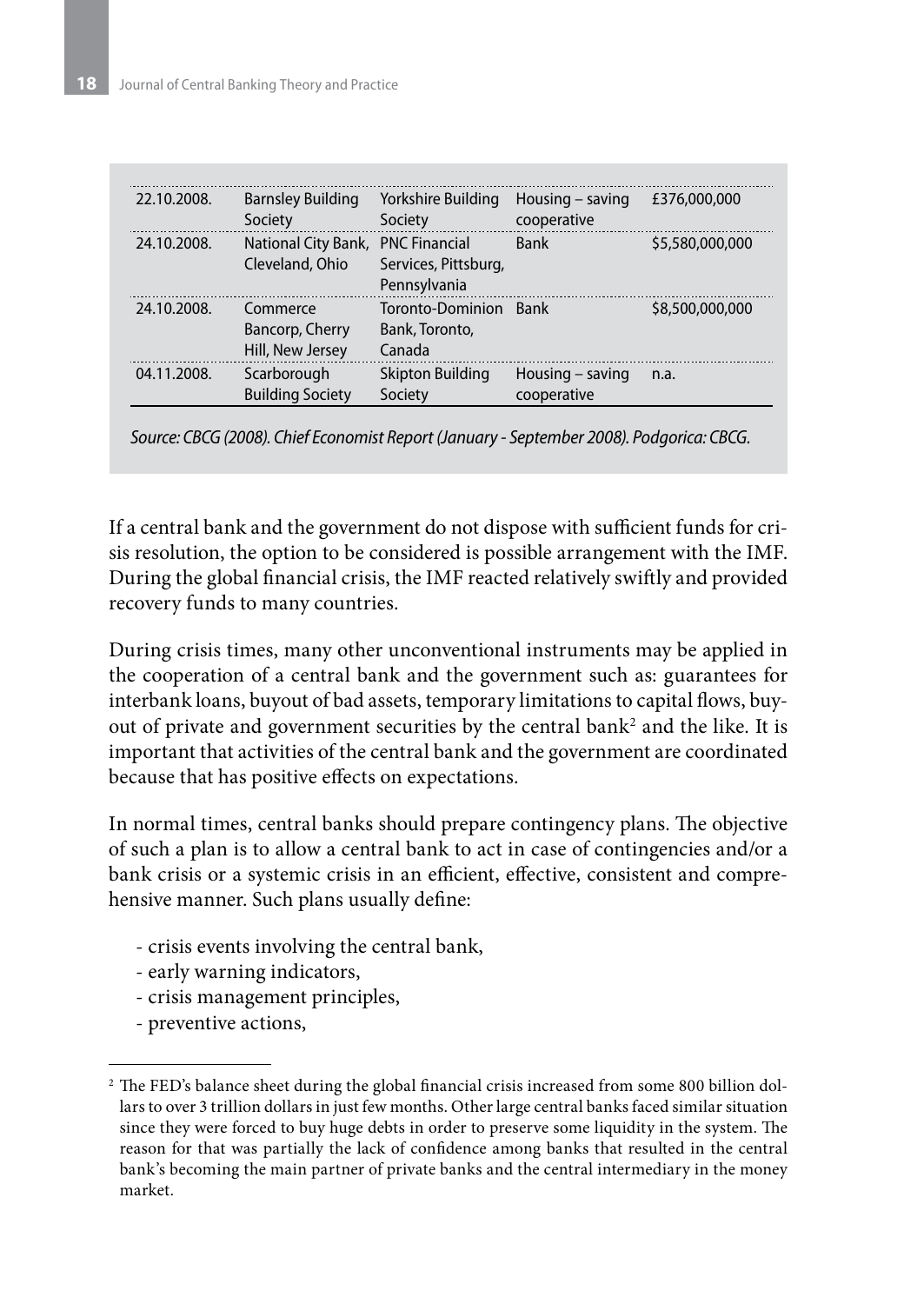- prevention and mitigation of crisis effects,
- strategies for managing banks in crisis,
- crisis scenarios,
- crisis communication, and
- crisis simulation exercises.

The key task of a central bank should be preventive actions to avoid crisis and aggravation of financial stability. Therefore, with a view to ensuring the earliest possible identification of a crisis symptoms, the central bank should analyse the macroeconomic environment on an ongoing basis; analyse and assess the systemic risk factors; analyse and assess financial condition in all banks in the system; conduct stress testing of banks; on the basis of collected information, timely identify problem banks and request the banks to submit their contingency plans and recovery and resolution plans. Central banks should pay due attention to over-rapid growth of some banks, the appearance of price bubbles in any of the market segments, risk management in the banking system, as well as to liquidity and solvency of every individual bank.

## **2.1. Measures from the "Psychological Arsenal" – Crisis PR Communication**

Important actions also include measures from the so-called "psychological arsenal" which are used to diffuse panicking. The crisis PR is of utmost importance. Through its releases, media appearances and the choice of adequate instruments, a central bank should try to diffuse the panic both with the population and the financial markets.

During the crisis, PR gains importance since an adequate and well-designed communication strategy may reduce the panic and focus public expectations on desired direction. The need for information increases during a crisis. All stakeholders (employees, suppliers, investors, clients, the media, law-makers...) would demand far more information than in regular times. They want to know the "real time info", to know how an organization is dealing with the crisis, what the consequences are, and how it would all look like when the crisis is over.

There are four key factors for successful crisis communication:

- 1. Those performing crisis communication tasks must dispose of all relevant information on the event – they have to `rule` the information;
- 2. PR services have to be prepared for crisis situations in advance and to have the crisis communication plan ready. Thus, for example, successful finan-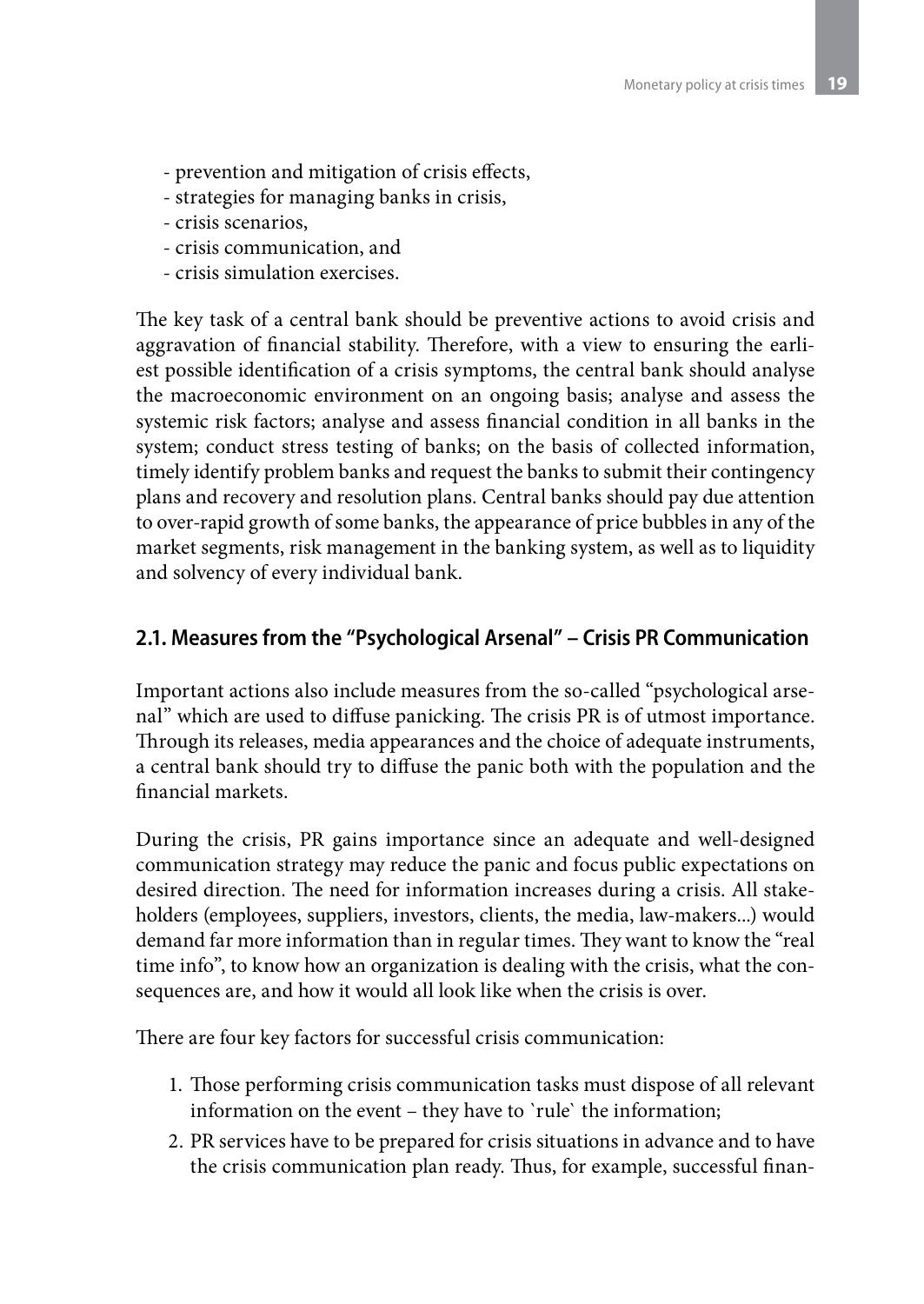cial institutions often revise these plans annually and many even carry out crisis communication simulations in order to examine the plans' efficiency;

- 3. Delegation of duties must be clear crisis communication teams have to be prepared and established long before the crisis appearance. Timing is one of the most important things in crisis communication – usually, there is no time for establishing teams, staff training and assignment of duties during a crisis
- 4. Proactivity– create news and not wait to become a piece of news. Otherwise, it would be very difficult to control a crisis.

Every successful crisis communication plan should contain the following elements:

- **Crisis headquarters** the primary step for a successful crisis resolution is establishing a crisis headquarters which shall, upon collecting all relevant information on the crisis event, make key decisions through joint consultation of its members. In addition to people from a company's management and experts in this area, this headquarters must also involve public relations officers.
- **Internal communication plan in crisis situation** with a view to achieving efficient communication, each employee should know whom to forward information and with whom to communicate during the crisis.
- **Spokesperson** institutions should delegate a person which would communicate information to the public. The selection of a quality and experienced person is implied, since such a person shall give credibility and strength to messages sent to the public. Similarly, a good crisis communication plan means communication solely via the spokesperson and/or other channels envisaged in the crisis communication plan. It does not take much but the media representatives receiving few contradictory pieces of information from the same organization regarding the same issue and the public confidence into the institution and the creditability of statements of its officials disappear, and thus the very effectiveness of the crisis communication plan.
- **Drafting scenarios and crisis simulation** simulations (mostly accompanied with the assessments by independent public relations experts) are very useful since they allow companies to test their crisis communication strategies and to notice and correct potential shortcomings. When the crisis really emerges, there is usually no time for corrections, and planning fallacy means great damage.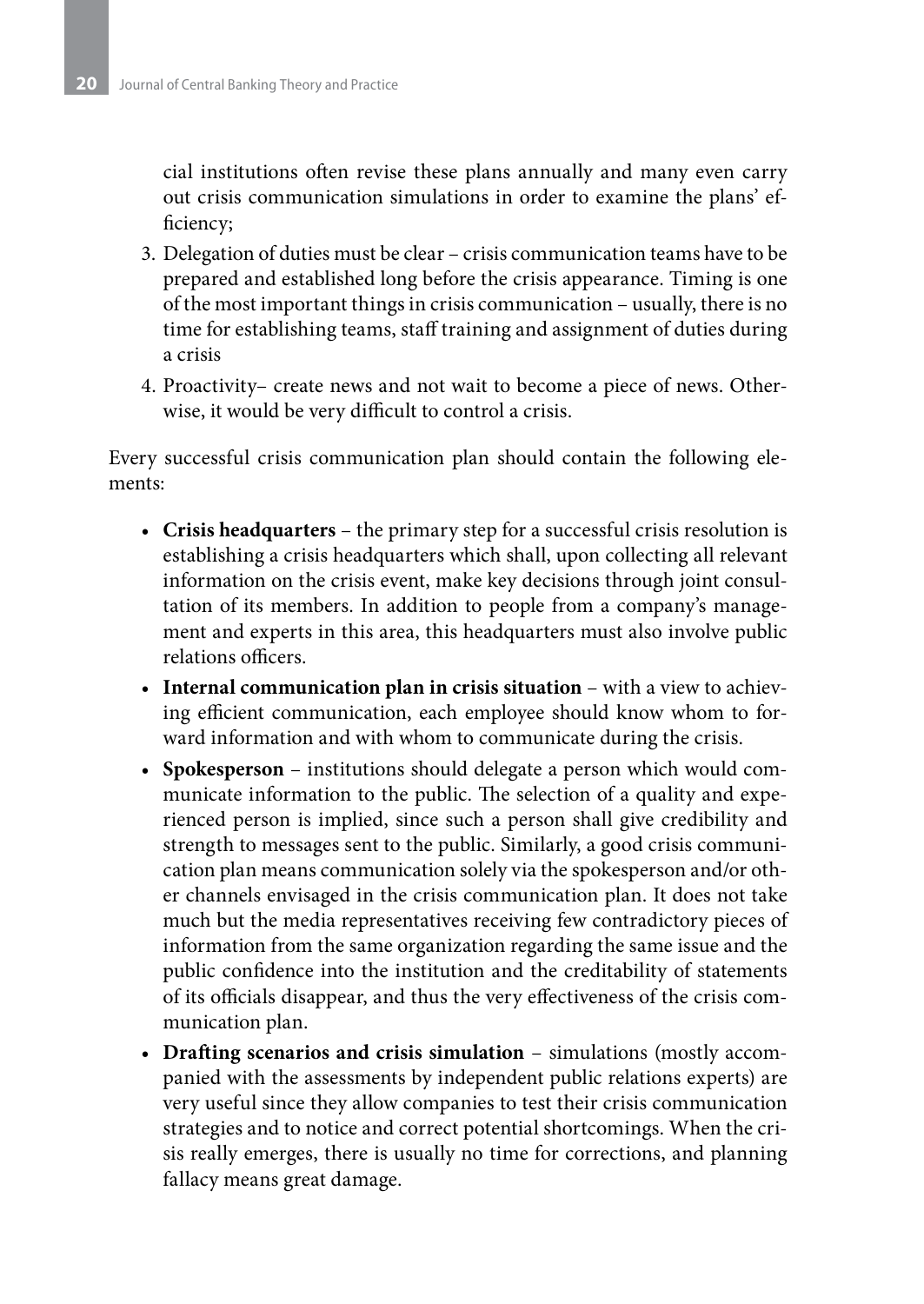- **Determining the target public** it is very difficult to identify all types of public that the company should address. Neglecting just one important target group may have immense consequences.
- **Defining the key messages per public**  each public addressed by the company has its interests and priorities, which means that messages have to be tailored to meet the public needs.
- **Determine the most effective communication methods** depending on the crisis type, the timing and the media which should be addressed have to be known, as well as the best way of communication (press conferences, individual statements, press releases).
- **Communication urgency and preciseness**  the following three key questions have to be answered:
	- What has happened?
	- What are we doing about it?
	- What shall we do?

Sincerity and sympathy should be shown when answering these questions. Any arrogance, insincerity, and particularly lying are unacceptable. A lie, no matter how alluring it may be at the moment, is the worst thing the spokesperson (or any other person in charge of issuing statements) may afford. In most cases, a lie is revealed and since the same common life rules apply to public relations, the corporate image, confidence, and complete reputation disappear.

• **Analysis of crisis communication effects** – the follow-up of the media headlines and their analysis may help re-examine the crisis communication plans, their efficiency, and in learning lessons for future activities.

The category of psychological arsenal instruments also includes increasing the amount of guaranteed deposits in order to reduce bank runs. During the crisis, the EU increased the coverage of guaranteed deposits, first from 25,000 euros to 50,000 euros and later on to 100,000 euros. Although many countries did not have enough funds to guarantee all insured deposits, these measures had a strong psychological effect and slowed down deposit outflows. In case of the "protected event", it is important to ensure a swift compensation of guaranteed deposits in order to prevent panic.

It is particularly dangerous that people queue outside banks in order to withdraw their money. During one of the previous crises, the USA solved the problem by installing many ATMs literally over night to prevent queuing (Fabris, 2006).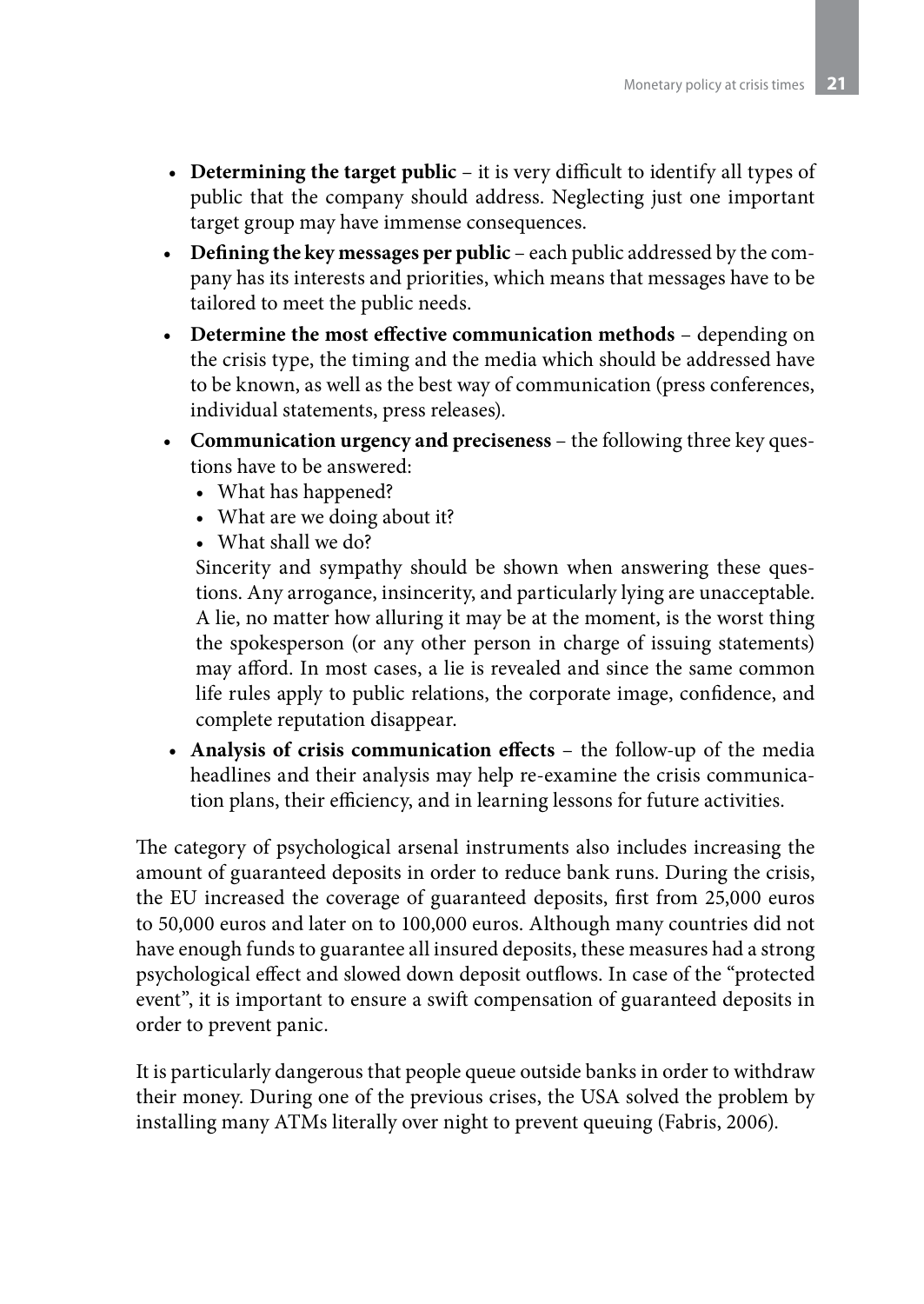# **3. Conclusion**

Crises have existed in the past and they will reappear in the future. Changes in the modern global system have made crises less national, and vulnerability sources have increased. Therefore, coordination of monetary policies is of utmost importance. During a crisis, a central bank should have the key role regardless of whether or not it is responsible for financial stability or whether or not it is the regulatory authority.

The focus should be put to preventive actions, but when a crisis appears, adequate crisis management becomes necessary. The intervention at the beginning of the crisis reduces costs and shortens its duration. It is completely wrong not to intervene and expect that the market itself would resolve the crisis, since bank failures during the crisis shall not lead to market purification but to deterioration of the financial system credibility.

It would be important for a central bank to have well-prepared contingency plans (including the crisis PR) before a crisis appears. Unconventional instruments, usually unacceptable in normal times, should also be used during the crisis. To wit, in such conditions, interests rates are relatively ineffective in stimulating aggregate demand, while increases in risk aversion may override the stimulus to consumption and investment of low real interest rates (IMF, 2009). This means that we should not flinch from bank nationalization, expanding liquidity facilities, accepting low-quality collaterals, buyout of bad assets, limiting certain capital flows, state guarantees for some transactions and the like, which surely does not exclude standard monetary policy instruments. It is of utmost importance to reassure the public that the crisis is under control, that is, to perform adequate PR activities. The paper, also, shows what a central bank should do during the crisis.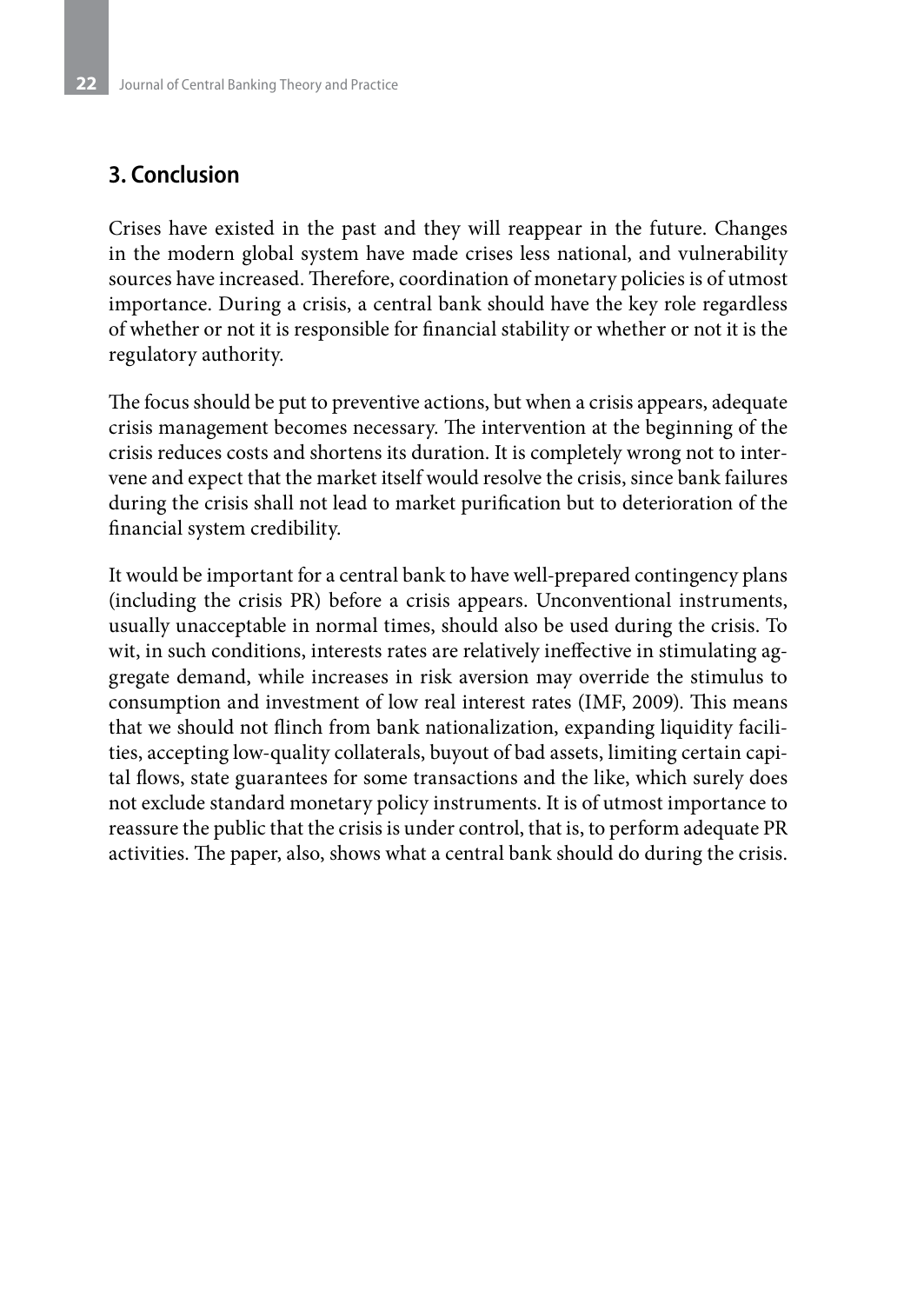# **References**

- 1. Arestis, P. and Sawyer, M. (2004, *Re-examining Monetary and Fiscal Policy for the 21st Century*, Cheltenham: Edward Elgar.
- 2. Bank of England. (2009), *The Role of Macro-prudential Policy*, Discussion Paper, London: Bank of England.
- 3. Barth, J. R., Caprio, G. and Levine, R. (2006). *Rethinking Bank Regulation: Till Angels Govern*, New York: Cambridge University Press.
- 4. Bindseil, U, (2004). *Monetary Policy Implementation Theory, Past and Present*, Oxford: Oxford University Press.
- 5. Blejer, M. (2003), "The Role of Central Banks in Financial Crises: General Consideration and an Analysis of the Argentine Crisis", in the book *Challenges to Central Banking from Globalized Financial System*, Washington: IMF.
- 6. Blinder, A, (1998), *Central Banking in Theory and Practice*. Massachusetts: MIT Press.
- 7. Bofinger, P. (2001), *Monetary Policy Goals, Institutions, Strategies and Instruments*. New York: Oxford University Press.
- 8. Caprio, G., and Klingebiel, D. (1996). "Bank Insolvencies: Cross-Country Experience". World Bank Policy Research Paper, Washington: World Bank.
- 9. CBCG, (2008), *Chief Economist Report Third Quarter 2008*, Podgorica: CBCG.
- 10. CBCG, (2011), *Contingency Plan*, Podgorica: CBCG.
- 11. Crockett, A. (2002), "Central Banking in the New Millennium" in the book *Macroeconomics and Monetary Policy – Issues for reforming Economy*, New York: Oxford University Press.
- 12. Dages, G. (2004), "Practical Challenges in Strengthening Banking Supervision: Focus on Emerging Markets", New York: Federal Reserve Bank of New York.
- 13. Dimitrijević, B. and Fabris, N. (2010). *Markoekonomija*. Sremska kamenica: Educons Univerzitet.
- 14. Disveld, P. (2010), "Strengthening Macro-prudential Supervision", Presentation, The Hauge: NBN.
- 15. Fabris, N. (2006), *Centralno bankarstvo u teoriji i praksi*, Podgorica: CBCG.
- 16. Gerlach, S. et al. (2009), "Are the Golden Years of Central Banking Over? The Crisis and the Challenges". Available at http://www.voxeu.org/index. php?q=node/3806.
- 17. IMF (2010). "Central Banking Lessons from the Crisis", Washington: IMF.
- 18. International Monetary Fund and the World Bank (2009), *An Overview of the Legal, Institutional, and Regulatory Framework for Bank Insolvency*, Washington: IMF and WB.